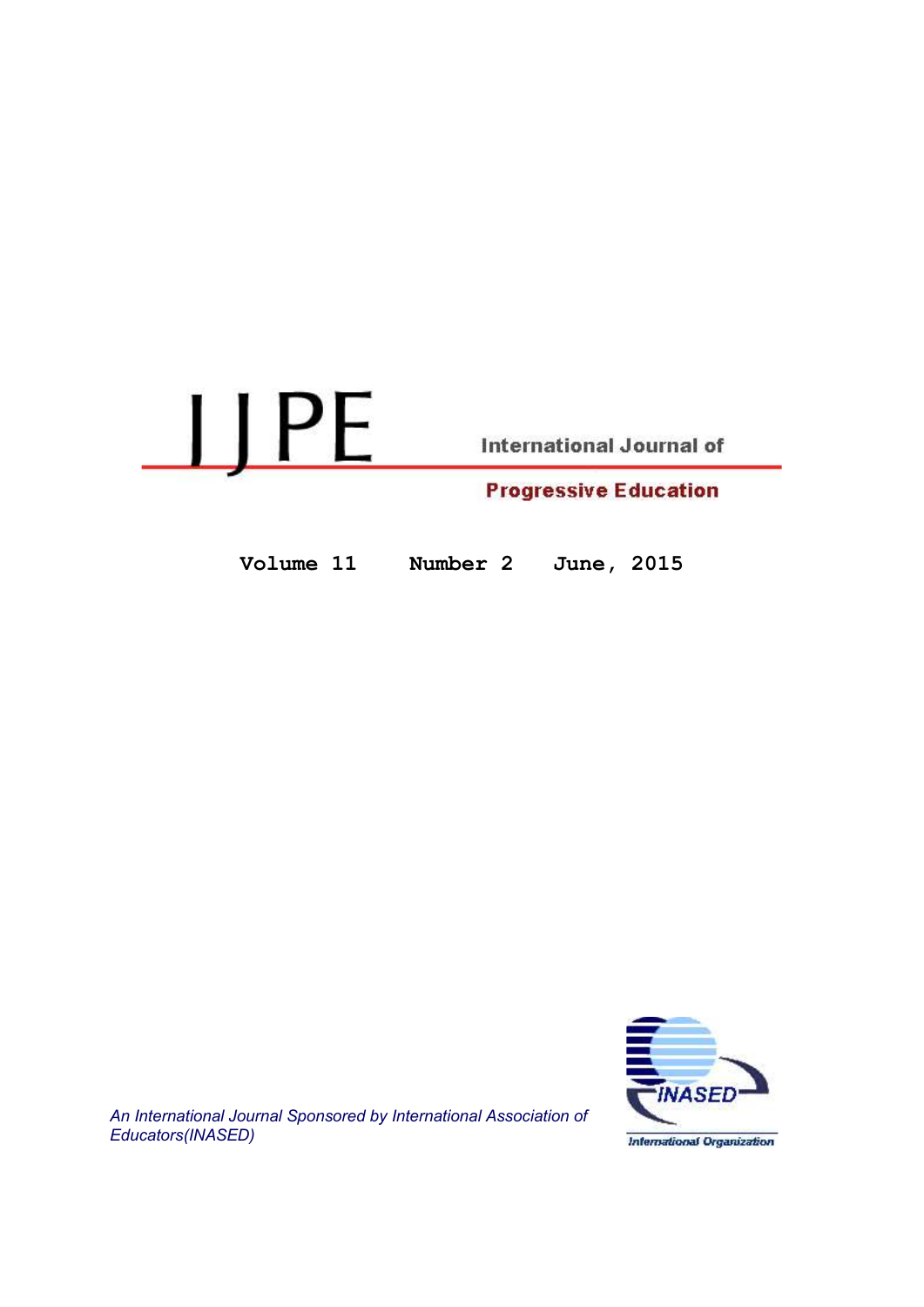# International Journal of Progressive Education

Frequency: Three times a year; February, June, and October

ISSN: 1554-5210

# Indexing/Abstracting:

- 1- OCLC-WorldCat: http://www.oclc.org/worldcat/default.htm
- 2- Journal Finder: http://journalfinder.uncg.edu/demo/
- 3- Directory of Open Access Journals: (DOAJ): http://www.doaj.org/home
- 4- EBSCO Publication: http://www.ebsco.com
- 5- AERA e-journals: http://aera-cr.asu.edu/ejournals/
- 6- NewJour (A Listing of New Electronic Journals)
- 7- Cabell's Directory of Publishing: http://www.cabells.com
- 8- International Society for Exploring Teaching and Learning: http://www.isetl.org/
- 9- Australian Government Education Portal: http://www.education.gov.au/goved/go
- 10- Education Network Australia: http://www.edna.edu.au/edna/go

11- ERIC: http://www.eric.ed.gov/

# 2015 Subscription Rates

- \$35 Association Member USA (Canada: \$40; Rest of World: \$50)
- \$45 Individual USA (Canada: \$50; Rest of World: \$55)
- \$35 Student USA (Canada: \$40; Rest of World: \$50)
- \$140 Library/Institution USA (Canada: \$160; Rest of World: \$160)

Single Issues and Back Issues: \$25 USA (Canada: \$35; Rest of World: \$35)

If you wish to subscribe for the printed edition of IJPE, please send the subscription fee as check or money order (payable to International Association of Educators) to the following address:

International Association of Educators c/o: Dr. Alex Jean-Charles 320 Fitzelle Hall Ravine Parkway Oneonta, NY 13820

Print copies of past issues are also available for purchased by contacting the Customer Service department secretary@inased.org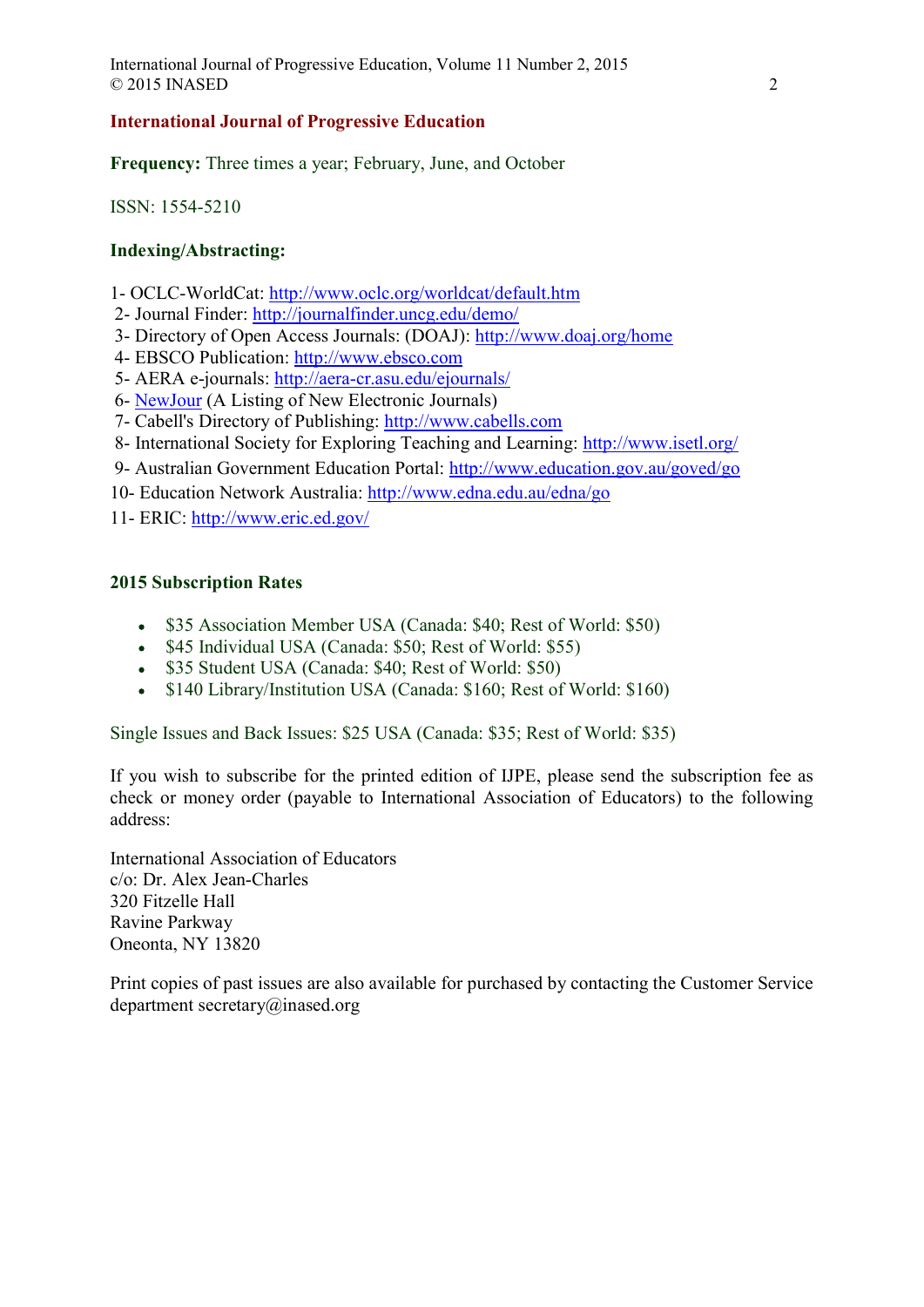### International Journal of Progressive Education

Editor:

Managing Editor:

Associate Editor: Chen Xinren

**Euror:**<br>Hakan Dedeoglu Hacettepe University, Turkey

Mustafa Yunus Eryaman Canakkale Onsekiz Mart University, Turkey

Nanjing University, China

### Assistant Managing Editors:

Eryca Rochelle Neville Nihat Kahveci Alex Jean-Charles Mustafa Koc He Ning

#### Editorial Board:

Bertram Chip Bruce Peggy Placier Yang Changyong Sharon Tettegah Fernando Galindo Susan Matoba Adler Carol Gilles Julie Matthews Nezahat Guclu Cushla Kapitzke Catalina Ulrich Rauf Yildiz Juny Montoya Winston Jumba Akala Kwok Keung HO Sara Salloum Mustafa Ulusoy Pragasit Sitthitikul Serkan Toy Catherine D Hunter Bongani Bantwini Cemalettin Ayas Mehmet Acikalin Luisa Rosu Caglar Yildiz Sheila L. Macrine Tuncay Saritas Hakan Dedeoglu Ihsan Seyit Ertem Youngyung Min Raul Alberto Mora Velez Van-Anthoney Hall Chan Raymond M.C.

University of Missouri-Columbia, USA Istanbul University, Turkey SUNY College at Oneonta , USA Isparta Suleyman Demirel University, Turkey Nanjing University, China

University of Illinois at Urbana-Champaign, USA University of Missouri-Columbia, USA Southwest China Normal University China University of Illinois at Urbana-Champaign, USA Universidad Mayor de San Simón, Bolivia University of Hawaii West Oahu, USA University of Missouri-Columbia, USA University of the Sunshine Coast, Australia Gazi University, Turkey University of Queensland, Australia Universitatea din Bucuresti, Romania Yildiz Technical University, Turkey Universidad de Los Andes, Bogotá, Colombia Catholic University of Eastern Africa, Kenya Lingnan University, Hong Kong University of Illinois at Urbana-Champaign, USA Gazi University, Turkey Walailak University, Thailand Iowa State University,USA University of Illinois at Urbana-Champaign, USA University of Illinois at Urbana-Champaign, USA Sinop University, Turkey Istanbul University, Turkey University of Illinois at Urbana-Champaign, USA University of Illinois at Urbana-Champaign, USA Montclair State University, USA Iowa State University,USA Hacettepe University, Turkey Gazi University, Turkey University of Illinois at Urbana-Champaign, USA University of Pontificia Bolivariana, Columbia University of Illinois at Urbana-Champaign, USA Hong Kong Baptist University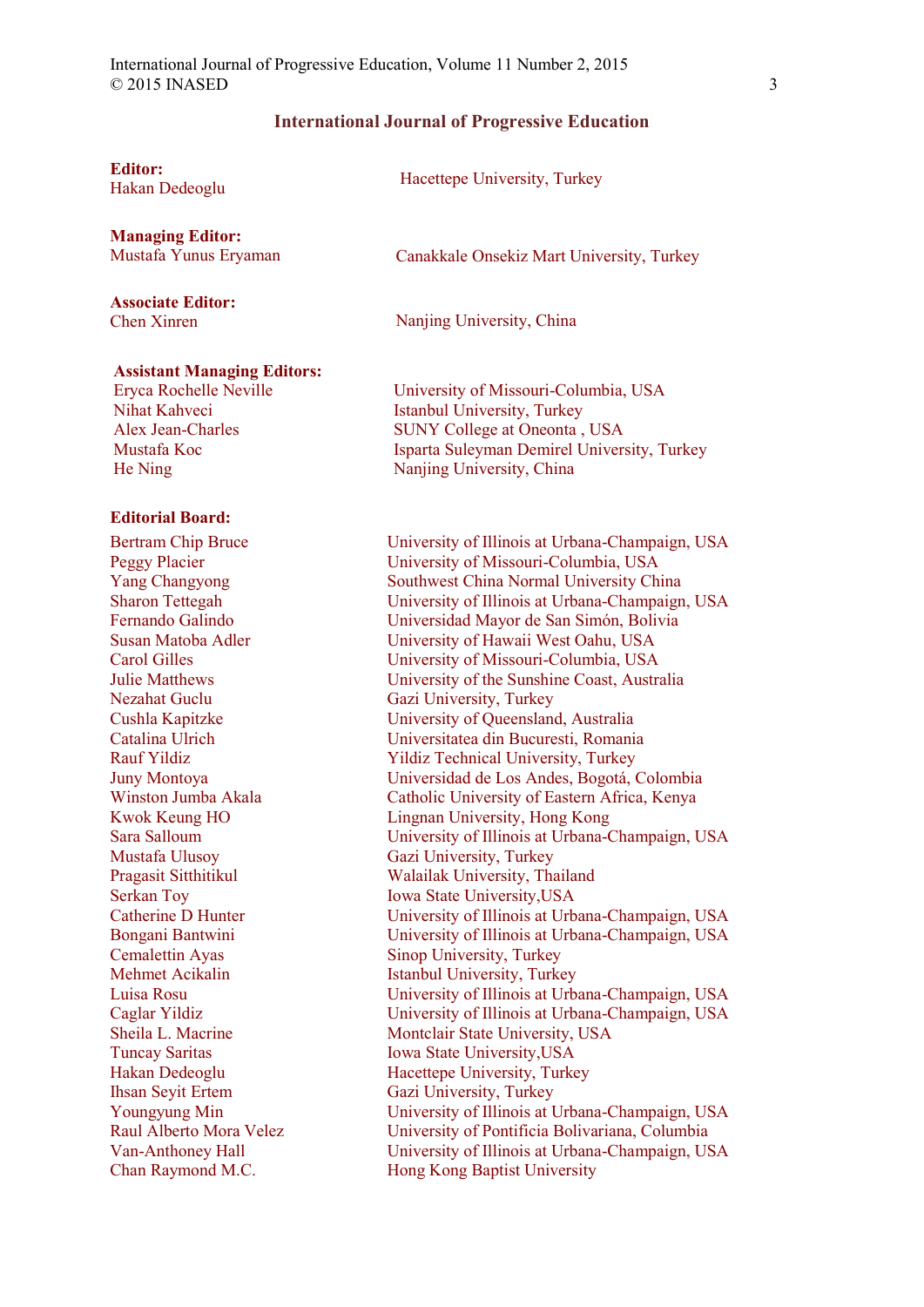International Journal of Progressive Education, Volume 11 Number 2, 2015  $\odot$  2015 INASED 4

Pauline Sameshima Martina Riedler Erdal Toprakci Hye-Young Park Ali Ekber Sahin

#### Advisory Board

Yalcın Yalaki

#### Editorial Assistants

Lakehead University, Canada University of Illinois at Urbana-Champaign, USA Ege University, Turkey University of Illinois at Urbana-Champaign, USA Hacettepe University, Turkey

Lu Youquan East China Normal University, China Ma Hemin East China Normal University, China Chrispen Matsika Georgia College & State University Jeylan Woliye Hussein<br>
Zorhasni Zainal Abiddin<br>
University Pudra Malasia University Pudra Malasia Hacettepe University, Turkey Arif Yılmaz Hacettepe University, Turkey Hacettepe University, Turkey Elif Yetkin Özdemir Hacettepe University, Turkey Burcu Akhun Hacettepe University, Turkey Serkan Yılmaz Hacettepe University, Turkey Hacettepe University, Turkey Pinar Özdemir Hacettepe University, Turkey Funda Açıkalın **Evan Estanbul University**, Turkey Elif Saygı Hacettepe University, Turkey Nergiz Kardaş<br>
Hacettepe University, Turkey<br>
Hacettepe University, Turkey<br>
Hacettepe University, Turkey Hacettepe University, Turkey

Omer Kocer Canakkale Onsekiz Mart University, Turkey Fatih Kana Canakkale Onsekiz Mart University, Turkey Mustafa Gonulal Canakkale Onsekiz Mart University, Turkey Serdar Arcagok Canakkale Onsekiz Mart University, Turkey Zeynep Yildirim Canakkale Onsekiz Mart University, Turkey

The views expressed in this publication are not necessarily those of the Editor or the Editorial Review Board, nor the officers of the International Association of Educators (INASED).Copyright, 2015, International Association of Educators (INASED). ISSN 1554-5210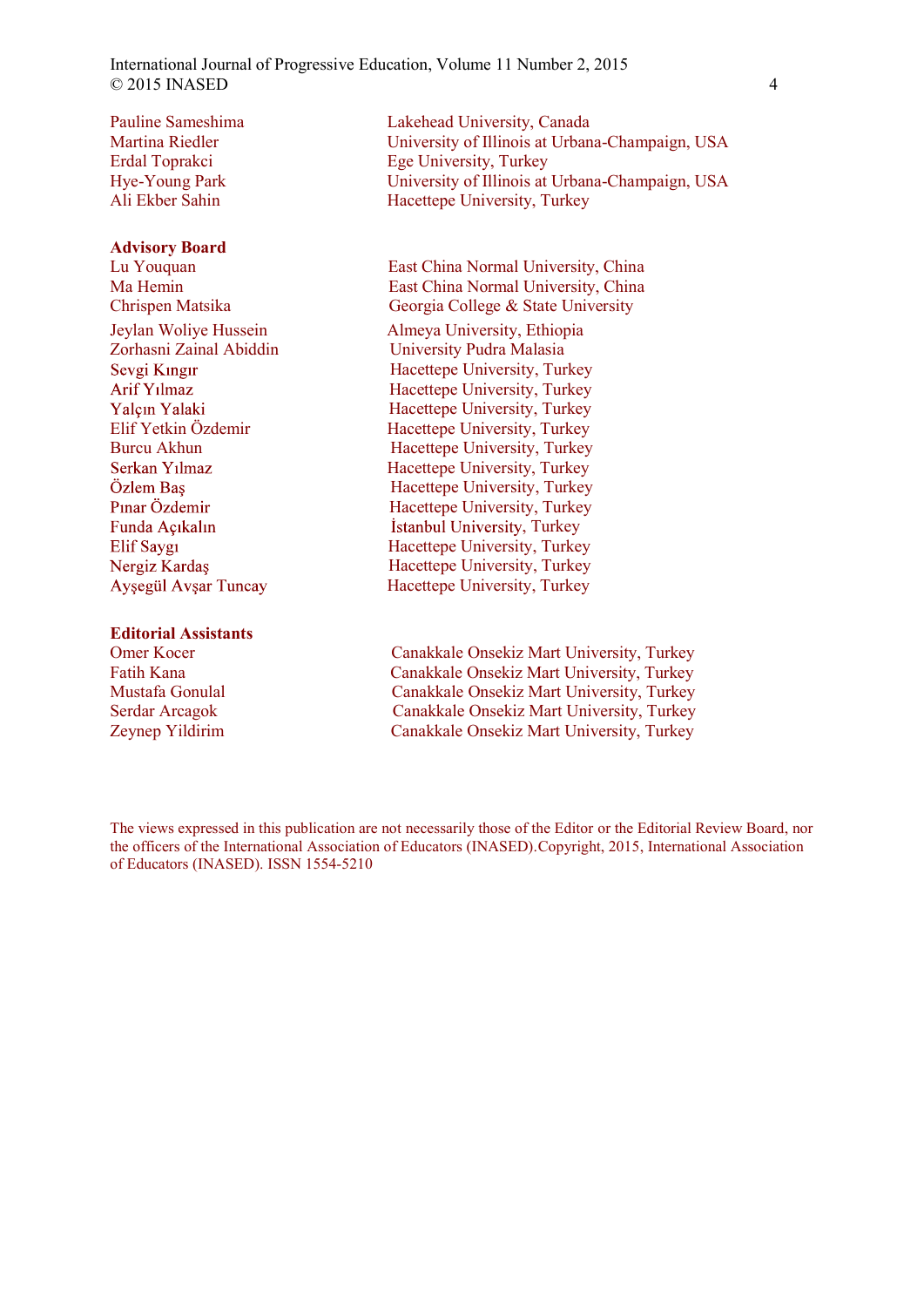## TABLE OF CONTENTS

Volume 11, Number 2 June 2015

## Articles

### 6 Mobbing and Stress

Author: Erkan Yaman

## 14 A Critical Look at the EFL Education and the Challenges Faced by Iranian Teachers in the Educational System

Authors: Parvin Safari & Nasser Rashidi

29 Creating Meaningful Experiences for Pre-Service Teachers: Thoughts and Experiences on an Elective Course

Author: Duygu Sönmez

## 39 Learning Styles and Problem Solving Skills of Turkish Prospective Teachers

Author: Ilke Evin Gencel

57 Prospective Mathematics Teachers' Opinions about Mathematical Modeling Method and Applicability of This Method

Author: Levent Akgun

76 Assessing E-Learning Tools in an Academic Environment: A Study of Availability and Use among Undergraduate Students in a Nigerian University

Authors: Goodluck Ifijeh, Ifeakachuku Osinulu, Ugwunwa Esse, Egbe Adewole-Odeshi & Michael Fagbohun

## 88 Reasons of Teachers for Applying for Graduate Programs and their Expectations from Programs

Author: Berrin Burgaz & Seval Kocak